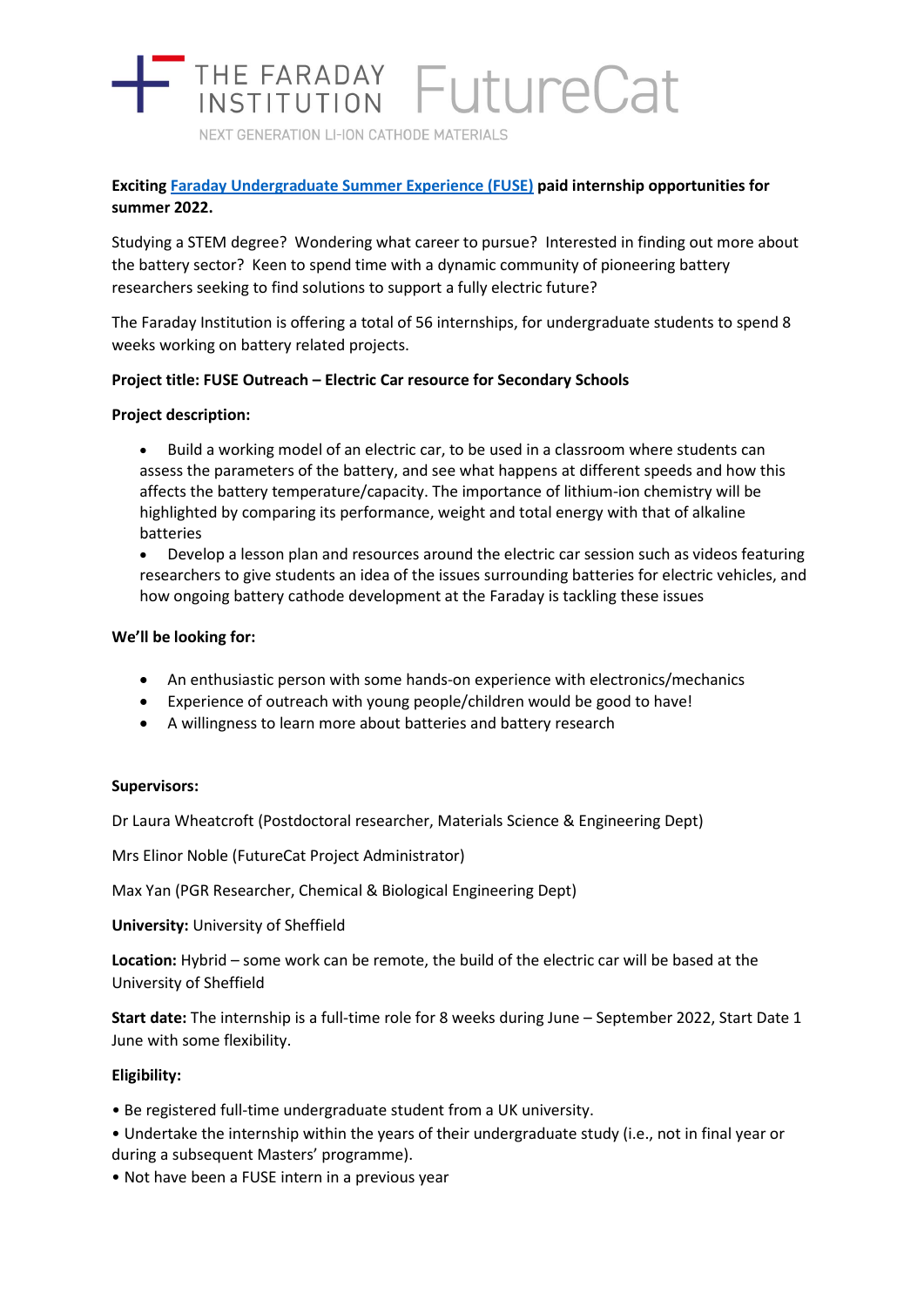

NEXT GENERATION LI-ION CATHODE MATERIALS

### **Funding:**

A salary of £9.90 / hour across the UK or £11.05 / hour in London will be provided. This will be determined by the working address of the appointee, not the university's location. The funding is provided by the [Faraday Institution.](https://www.faraday.ac.uk/)

### **Additional activities:**

During the FUSE internship you will be able to attend Faraday Masterclasses and cohort events which will focus on a variety of topics to further develop your understanding of career opportunities in battery sector. At the end of the programme, you will be invited to to share a poster about your work and prizes will be awarded.

# **Application:**

In order to apply for a Faraday Undergraduate Summer Experience (FUSE) 2022 internship, you need to complete ou[r application form](https://www.surveymonkey.co.uk/r/ElecCar) – **Monday 4th April** 2022.



We will then hold informal interviews (online) for the shortlisted candidates.

#### **Diversity**

The Faraday Institution is committed to creating a dynamic and diverse pool of talent for the fields of battery technology and energy storage.

*The University of Sheffield is an Equal Opportunity Employer. The following statement, relating to staff, has been approved by the University Council:*

*The University of Sheffield, in accordance with the general intention of its Charter, confirms its commitment to a comprehensive policy of equal opportunities in employment in which individuals are selected and treated on the basis of their relevant merits and abilities and are given Equal Opportunities within the University.*

*The aim of this policy is to ensure that no job applicant or employee should receive less favourable treatment on any grounds not relevant to good employment practice. The University is committed to a programme of action to make this policy fully effective.*

*It is the University's policy as an employer to treat all people with dignity and respect, equally irrespective of any of the protected characteristics as defined by the Equality Act 2010. The protected characteristics are*